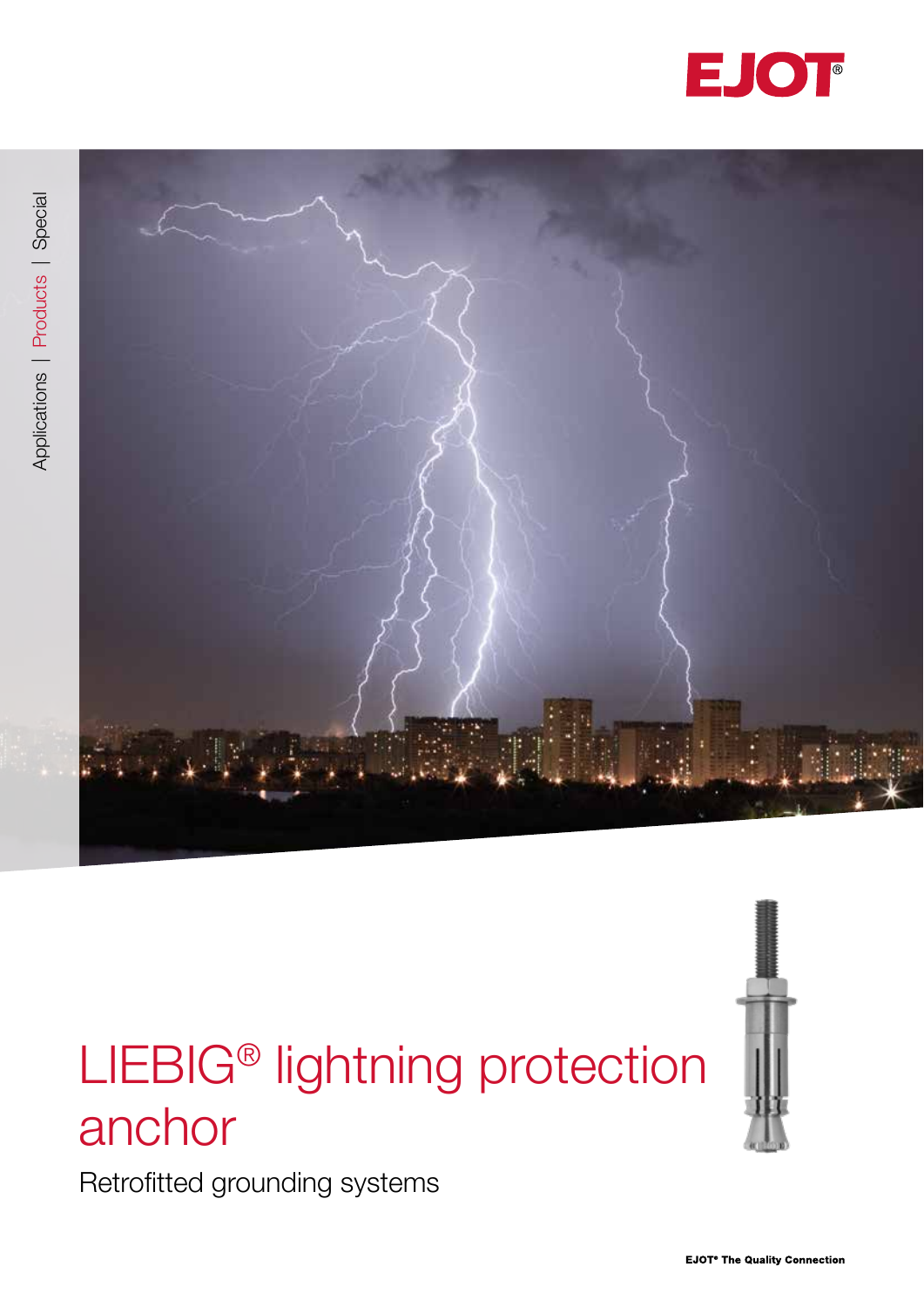## LIEBIG® lightning protection anchor

Unique solution for retrofitting grounding systems.

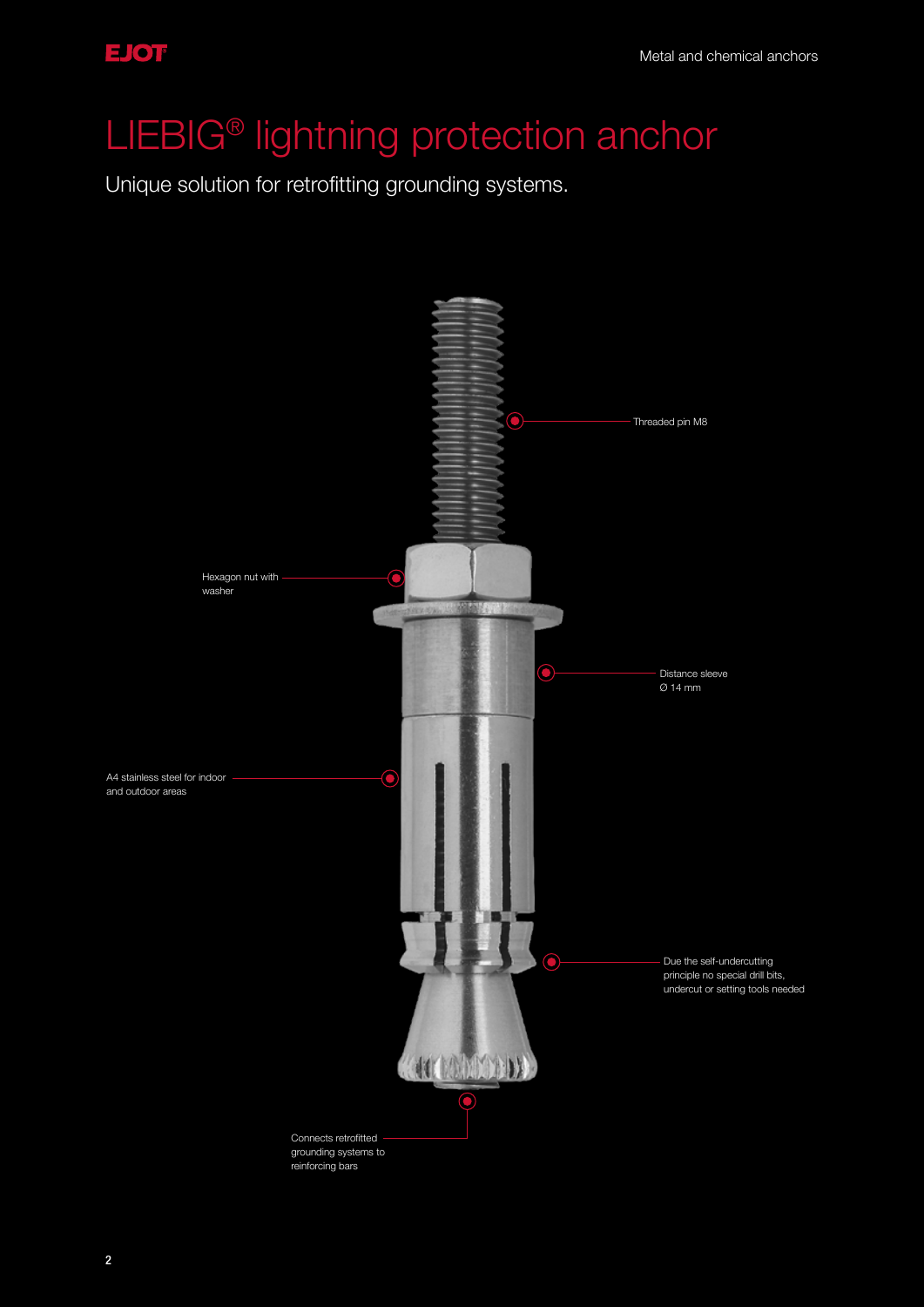

### LIEBIG® lightning protection anchor SUPERPLUS BLS M8-14 A4



#### Cross references

Cleaning brush Blow-out pump Tool belt Hammer drill SDS-plus Installation tool for through bolts Cordless hammer drill Torque wrench Socket wrench

#### Application range Technical data

> Retrofitted grounding systems

#### Base materials

#### Also suitable for

> Concrete

#### Properties

- > A4 stainless steel
- > Automatic self-undercutting, unique heavy-duty anchor for push through installation
- > Connected retrofitted grounding systems with reinforced bars in concrete structures
- > LIEBIG® SUPERPLUS lightning protection anchors have the same properties and provide the same output as the selfundercutting SUPERPLUS anchors
- > A4 for indoor and outdoor areas, as well as industrial applications





| Order description                               | <b>Nominal</b><br>size [mm] | [mm] | [mm] | [mm] | PU<br><b>I</b> piecesl | Price/100<br>[EUR] | <b>Article number</b> | <b>EAN</b>    |
|-------------------------------------------------|-----------------------------|------|------|------|------------------------|--------------------|-----------------------|---------------|
| LIEBIG lightning protection anchor BLS M8-14 A4 | M8                          | 85   | 14   | 4060 | 25                     |                    | 9 650 814 085         | 4061245001111 |